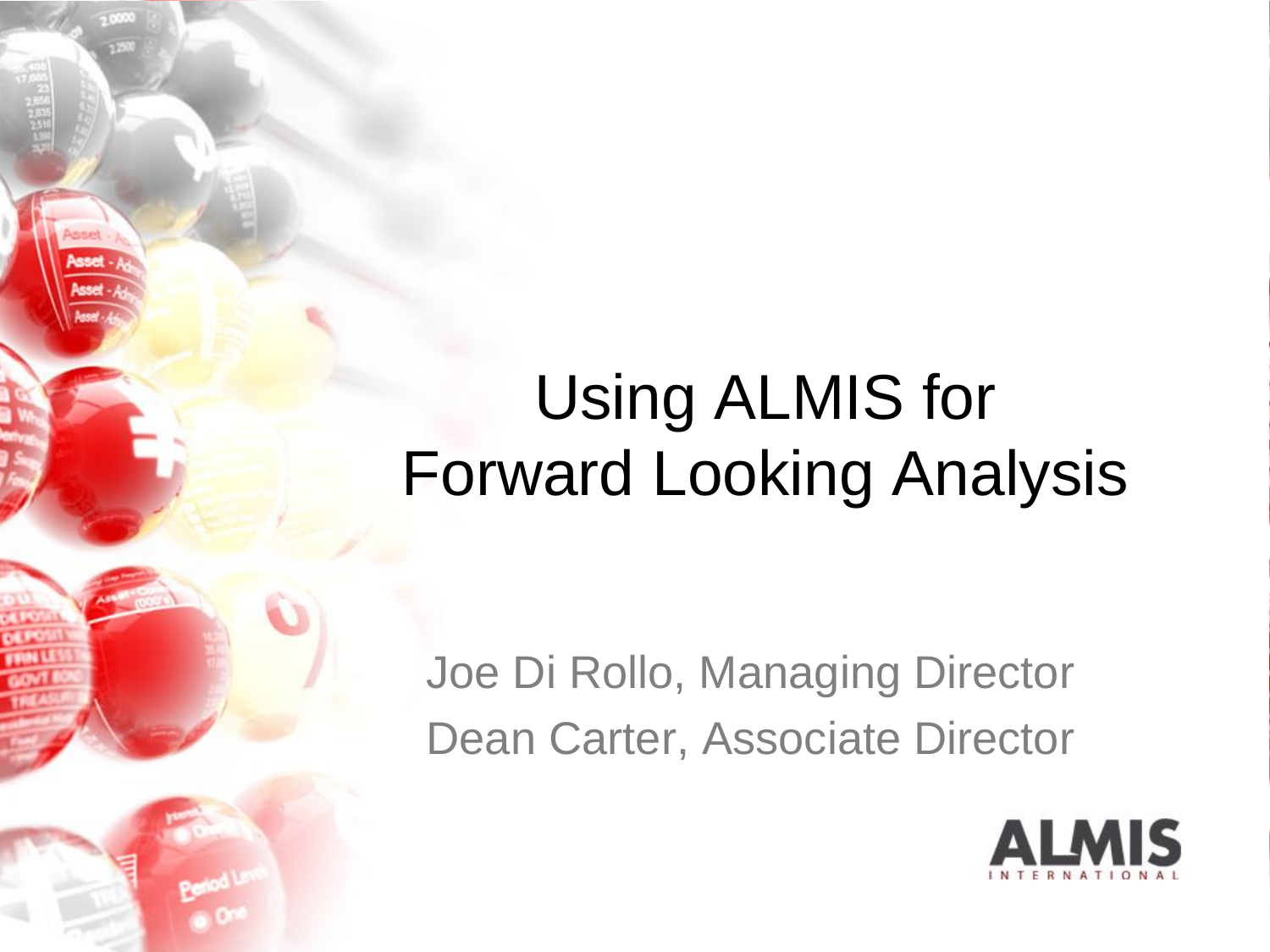# Agenda

- Overview of ALMIS Planning Wizard
- What's new in ALMIS version 9
- Assumptions inputting into ALMIS
- Outputs working with the report writer
- Stresses
- Q & A

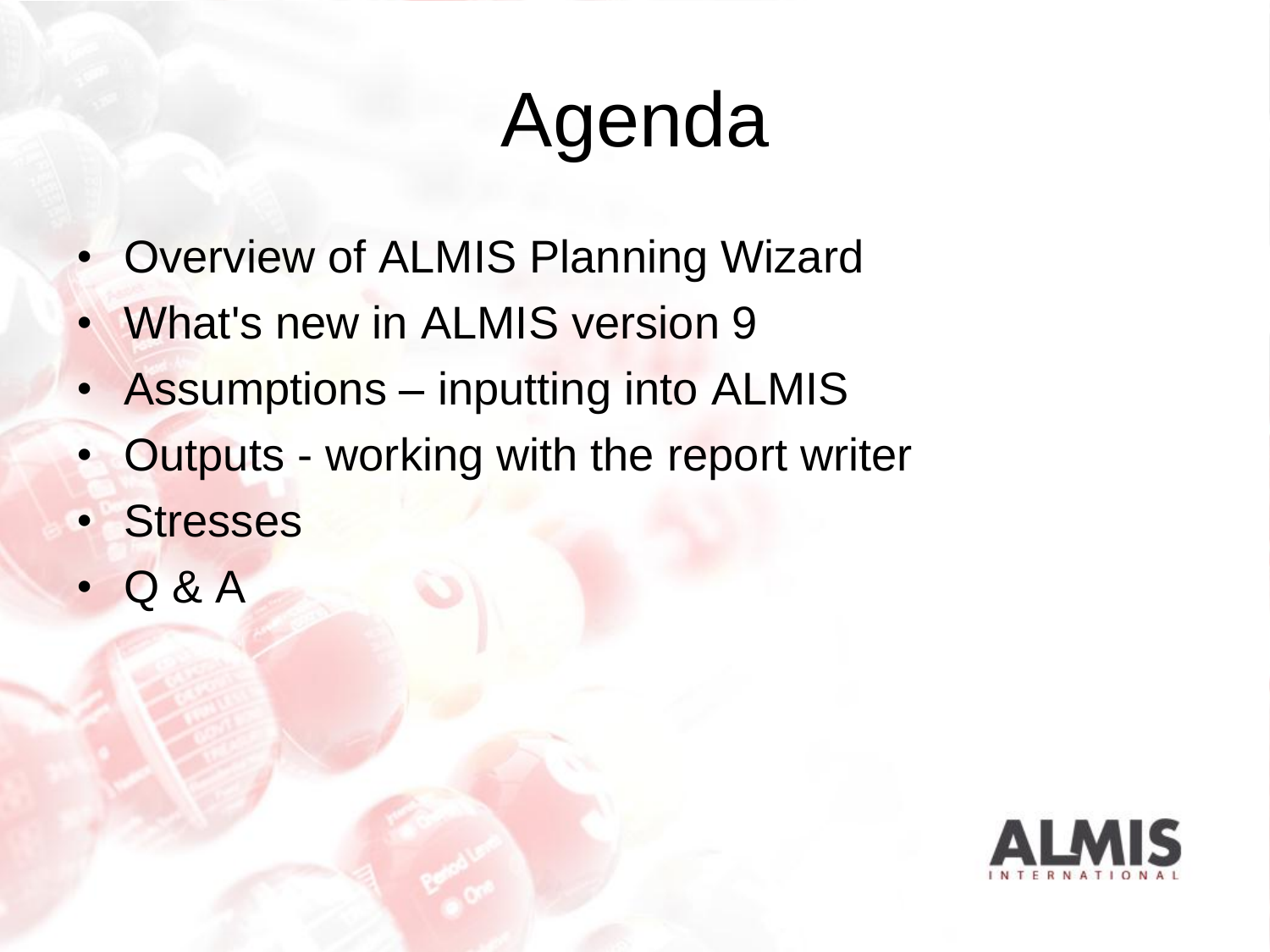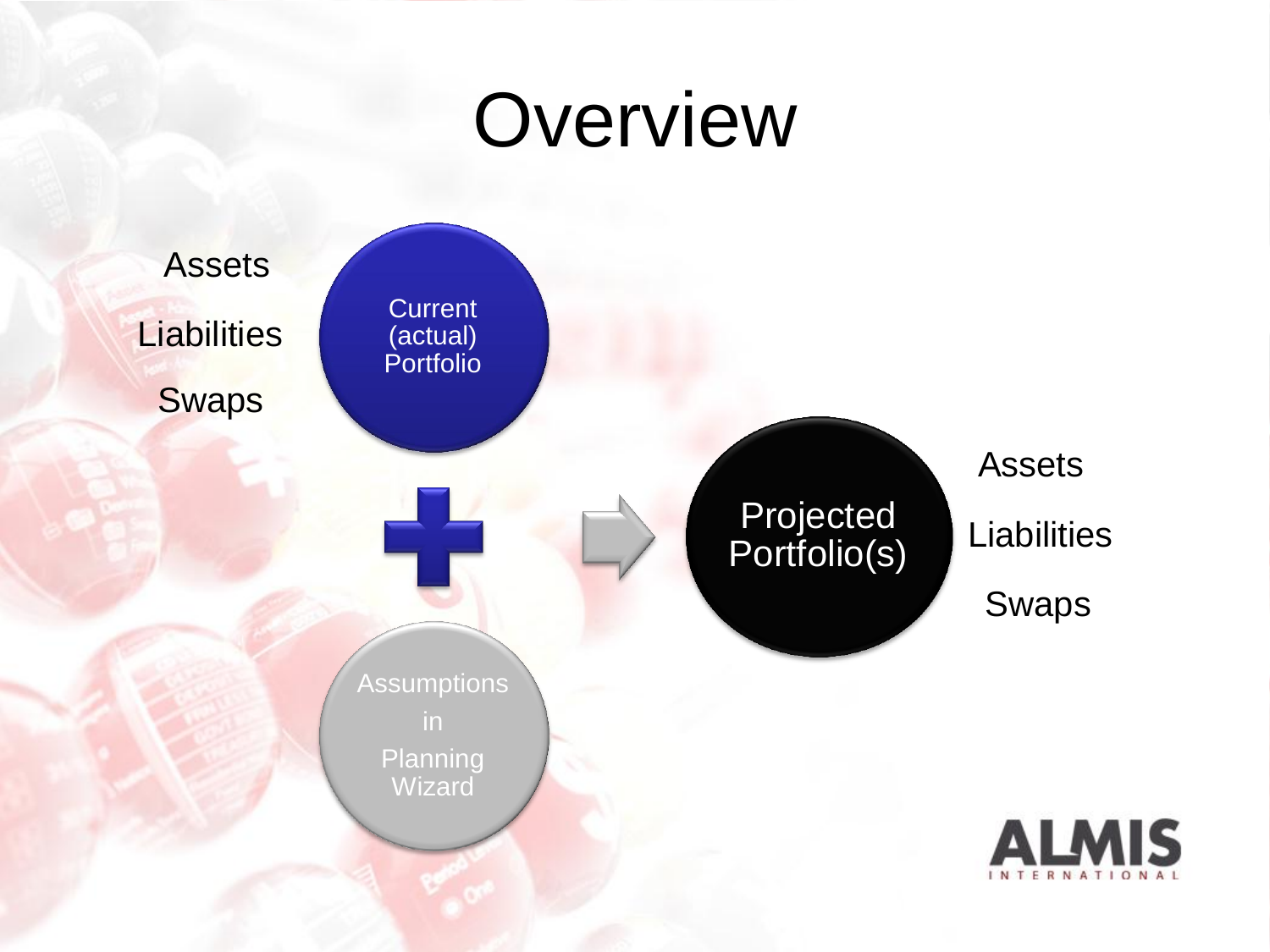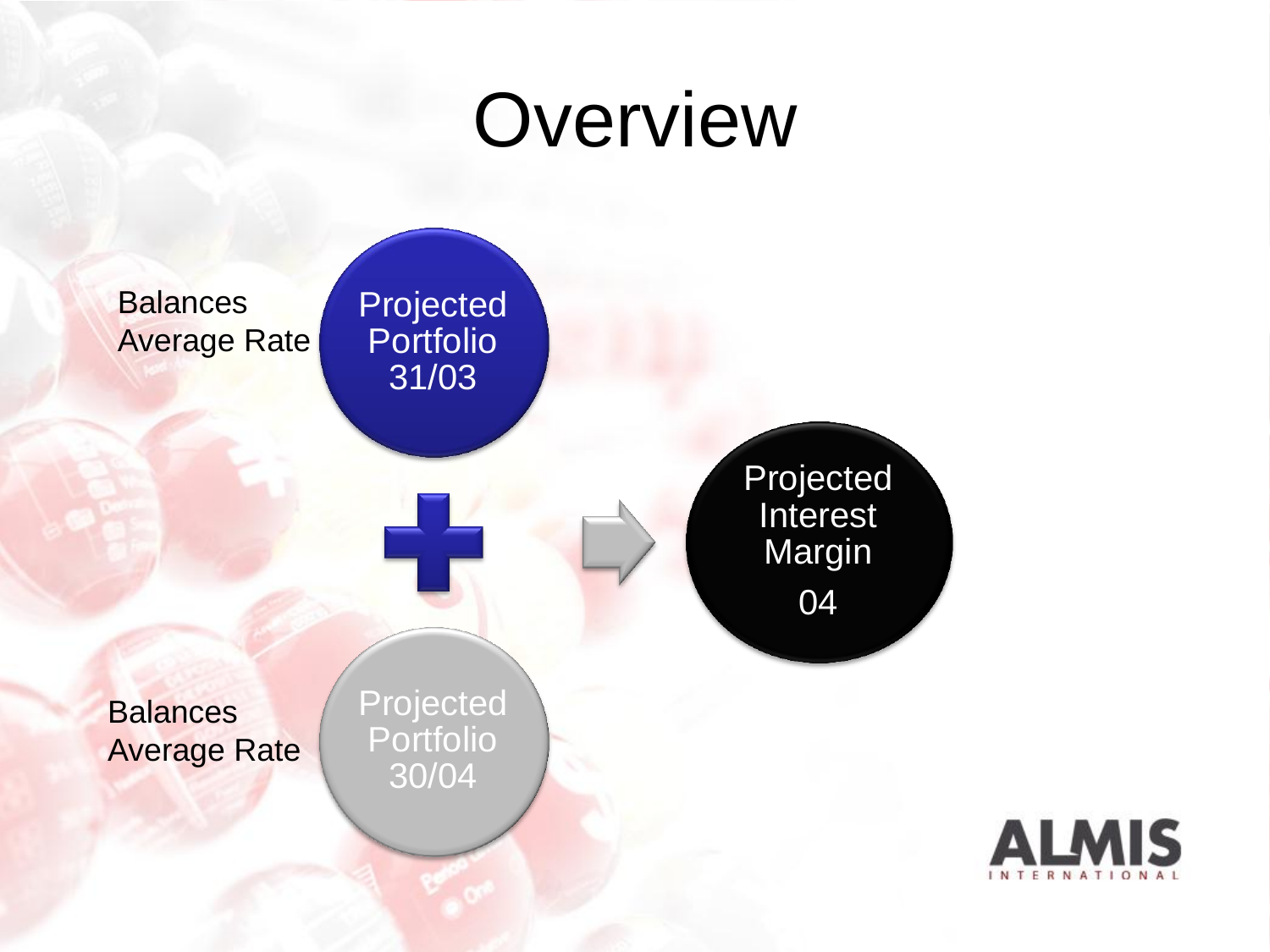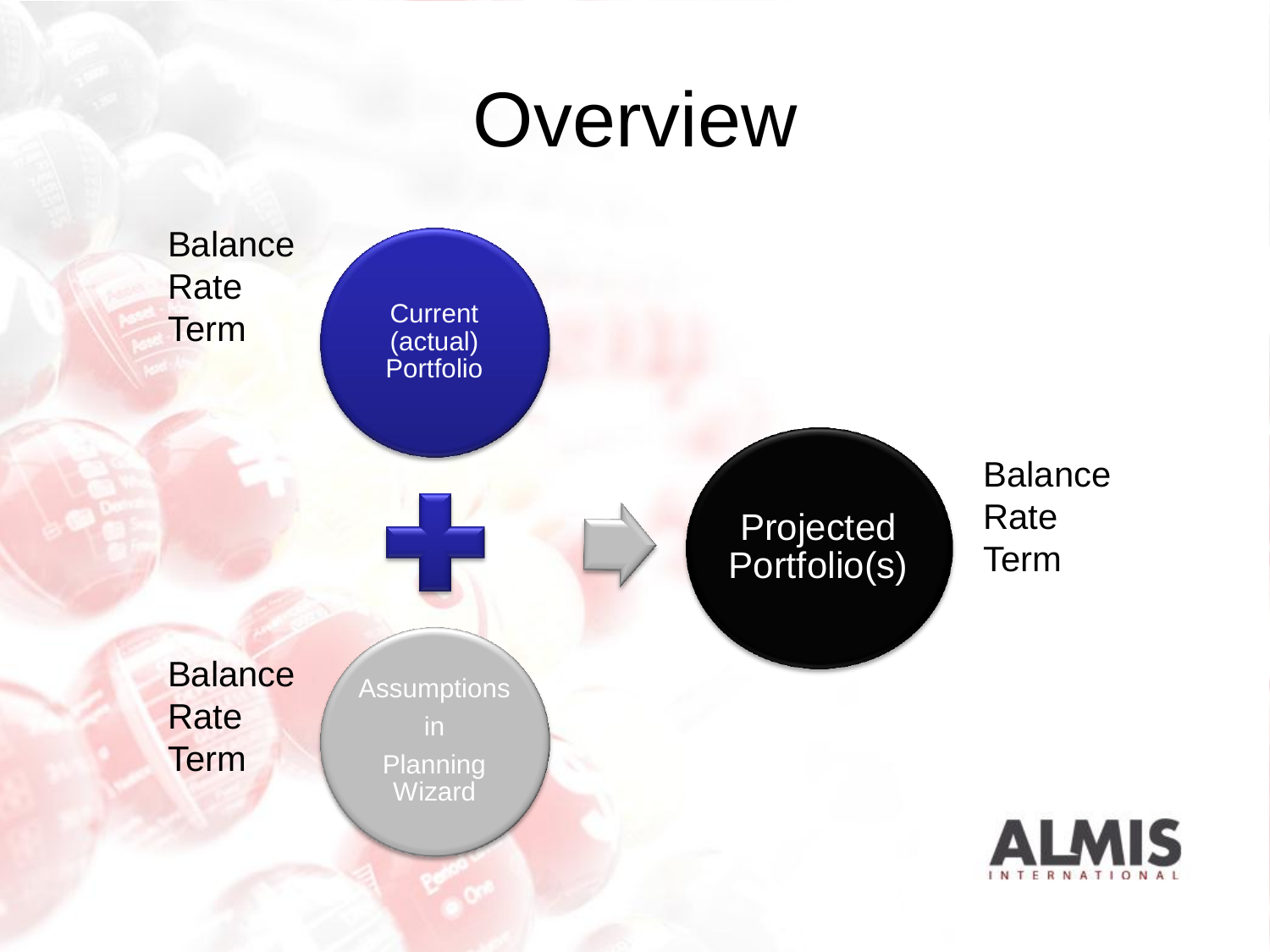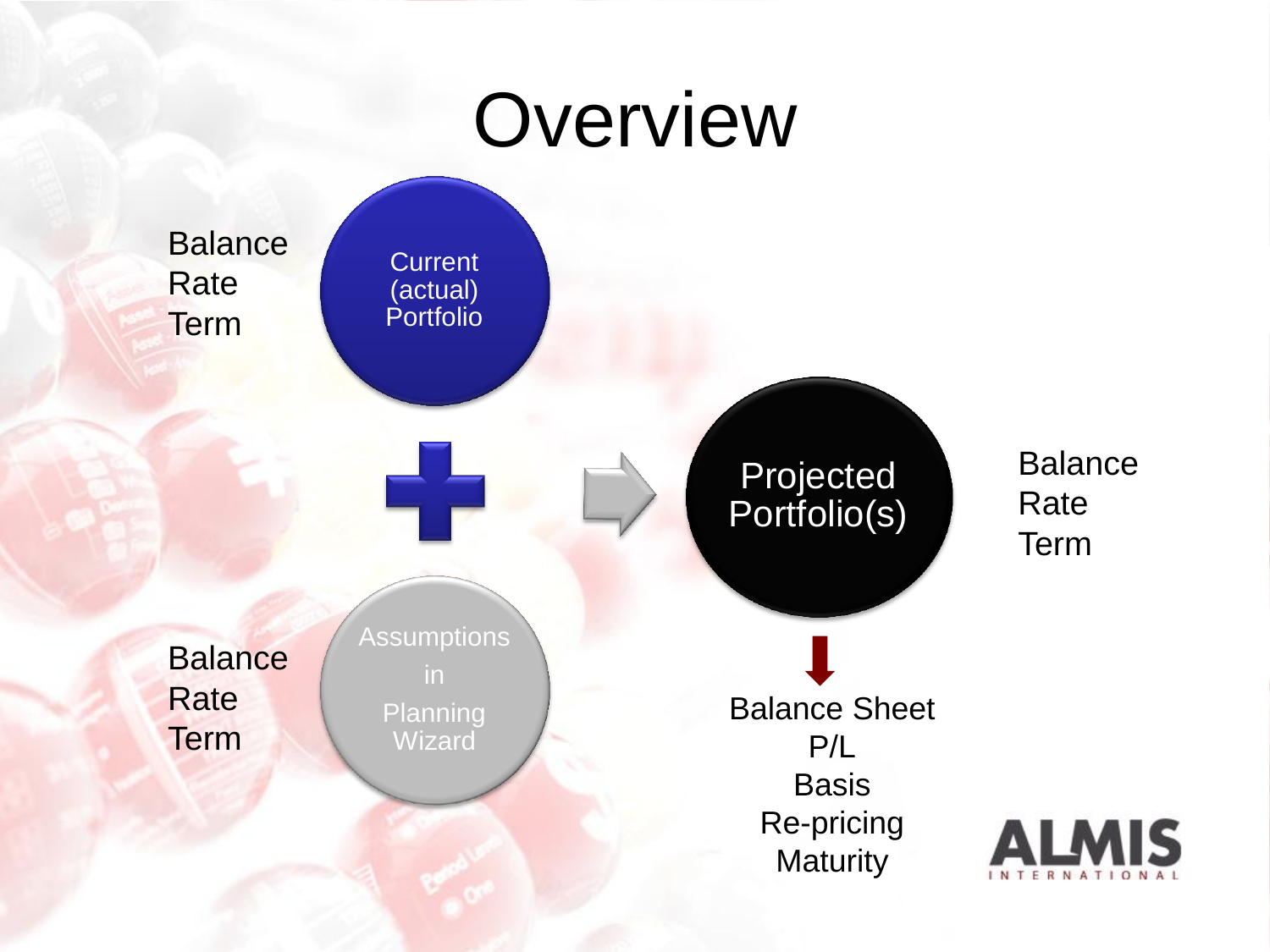## System Performance

- Planning Wizard creates a new portfolio and changes individual portfolio transactions for each plan period
	- Number of plan periods is very material
	- Disk access speed is very material
	- Processor speed is reasonably material
	- Number of transactions is very material
	- Number of products is not very material
	- Assumptions made is not very material
	- Disk access can be improved using 'thin client'
	- Number of transactions can be reduced using data compression

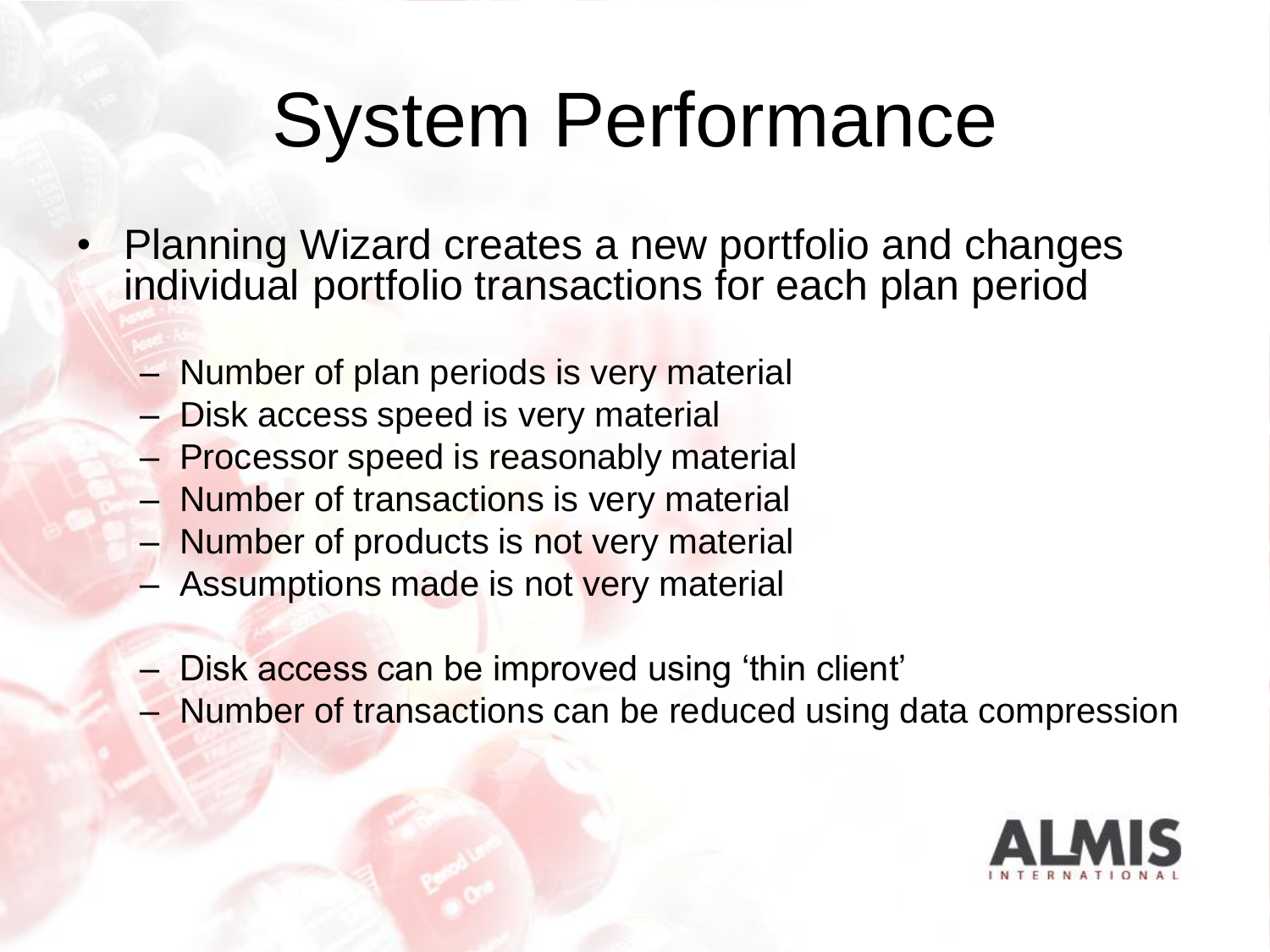# What's new in V9

- Improved Funds Flow Statement
- Add New Product without entering middle office
- **Improved Follow on** 
	- Save different assumptions
	- Ability to apply different follow on assumptions to different plan periods
	- Follow-on to original product
- Improved Auto-hedge
	- To include follow on
	- **Select Counter-party**
- Overhead / Other Income Dependencies
	- Includes % growth and wastage and adding a new transaction
- Automatically Accretes
- **Fewer mouse clicks**
- **Bug fixes** 
	- **Correct Gross Capital Ratio**
	- Balance appears on window when product description is the same
	- Forward curve works when adding new growth as a transaction

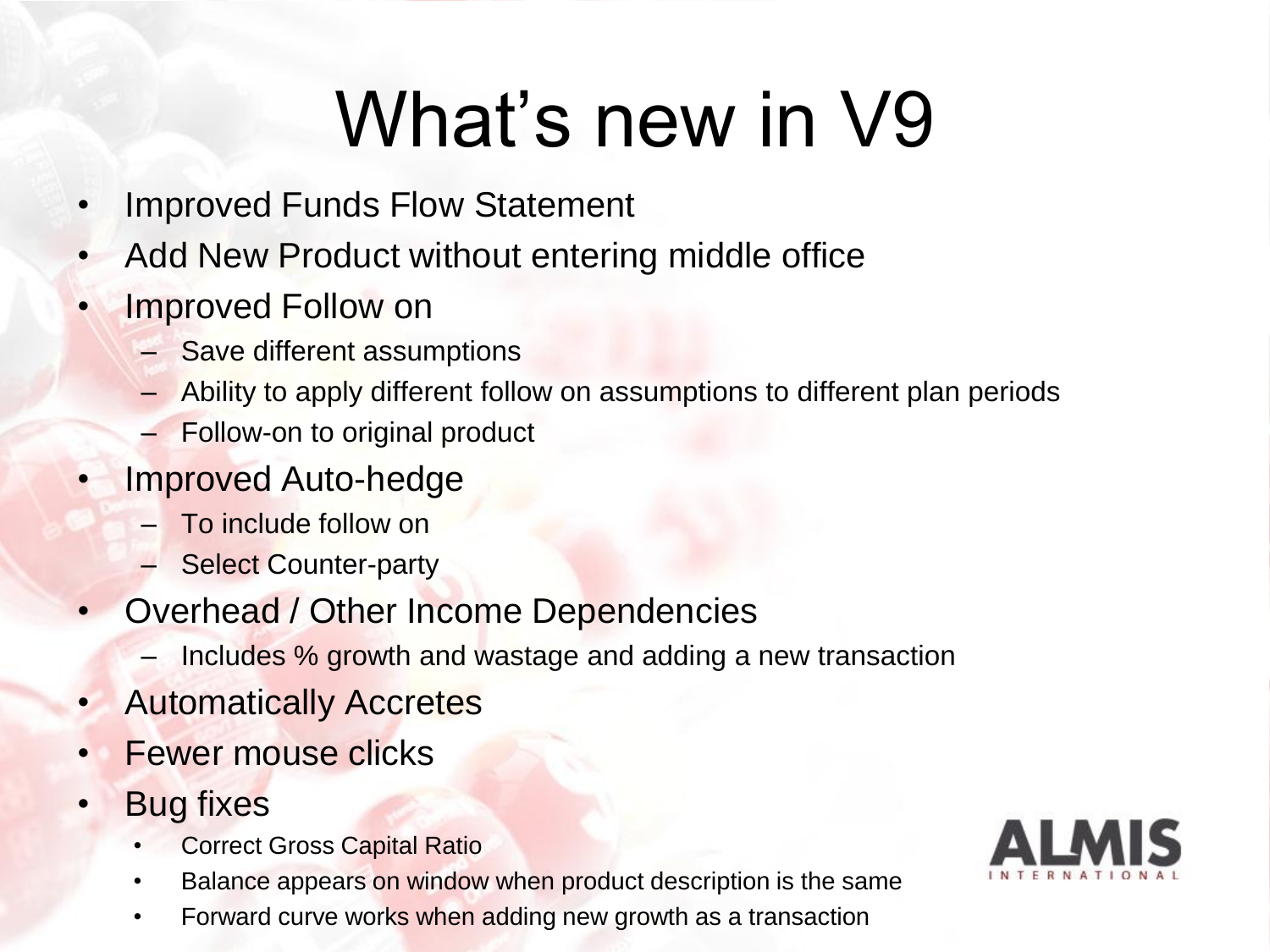#### Assumptions: Input at a category / product level Calculations: Done at the portfolio transaction level

| <b>A</b> Planning Wizard                                                                                                                                                                                                                                                                                                                                                              |                                                                                                                                                                                                                                                                                |                                                                                         |                                                              |                                                               | $\Box$ $\Box$ $\mathbf{x}$ |
|---------------------------------------------------------------------------------------------------------------------------------------------------------------------------------------------------------------------------------------------------------------------------------------------------------------------------------------------------------------------------------------|--------------------------------------------------------------------------------------------------------------------------------------------------------------------------------------------------------------------------------------------------------------------------------|-----------------------------------------------------------------------------------------|--------------------------------------------------------------|---------------------------------------------------------------|----------------------------|
| Plan 3 Repricing 2 Interest 2 Growth <b>II</b> Wastage <b>2</b> Cash Flow <b>2</b> Overheads                                                                                                                                                                                                                                                                                          |                                                                                                                                                                                                                                                                                |                                                                                         |                                                              | <b>O</b> Targets                                              | 44 Balancing               |
| Repricing Window<br>Paste<br>Copy                                                                                                                                                                                                                                                                                                                                                     |                                                                                                                                                                                                                                                                                |                                                                                         |                                                              |                                                               |                            |
| Repricing Navigator<br>日 藤原<br>⊟ <del>n</del> Assets<br><b>Liquid Assets</b><br><b>Residential Mortgages</b><br><b>Commercial Mortgages</b><br>Asset Finance<br><b>Invoice Finance</b><br>Liabilities<br>Easy Access and Notice<br>Cash ISA's<br><b>Fixed Rate Bonds</b><br>Guaranteed Equity Bonds<br><b>Wholesale Funding</b><br>Derivatives<br>Swaps<br><b>Forward Commitments</b> | Products<br>Liquid Assets<br>CALL ACCOUNT<br>CD LESS THAN 1Y<br>DEPOSIT FIXED<br>DEPOSIT VARIABLE<br>FRN LESS THAN 1YR<br>GOVT BOND<br><b>TREASURY BILLS</b><br>Residential Mortgages<br>Fixed<br>Variable<br>Commercial Mortgages<br><b>Commercial Loans</b><br>Asset Finance | 30/04/2009<br>0<br>0<br>0<br>0<br>$\overline{0}$<br>$\overline{0}$<br>١o<br>0<br>0<br>0 | 31/05/2009<br>0<br>0<br>0<br>0<br>0<br>0<br>0<br>0<br>0<br>0 | 30/06/2009<br>0<br>0<br>0<br>0<br>0<br>0<br>0<br>0<br>0.<br>0 |                            |
|                                                                                                                                                                                                                                                                                                                                                                                       | <b>Asset Finance</b>                                                                                                                                                                                                                                                           | I0.                                                                                     | Io.                                                          | Io.                                                           |                            |
|                                                                                                                                                                                                                                                                                                                                                                                       |                                                                                                                                                                                                                                                                                |                                                                                         |                                                              |                                                               |                            |
| Close                                                                                                                                                                                                                                                                                                                                                                                 |                                                                                                                                                                                                                                                                                |                                                                                         |                                                              | Multiple                                                      | Go                         |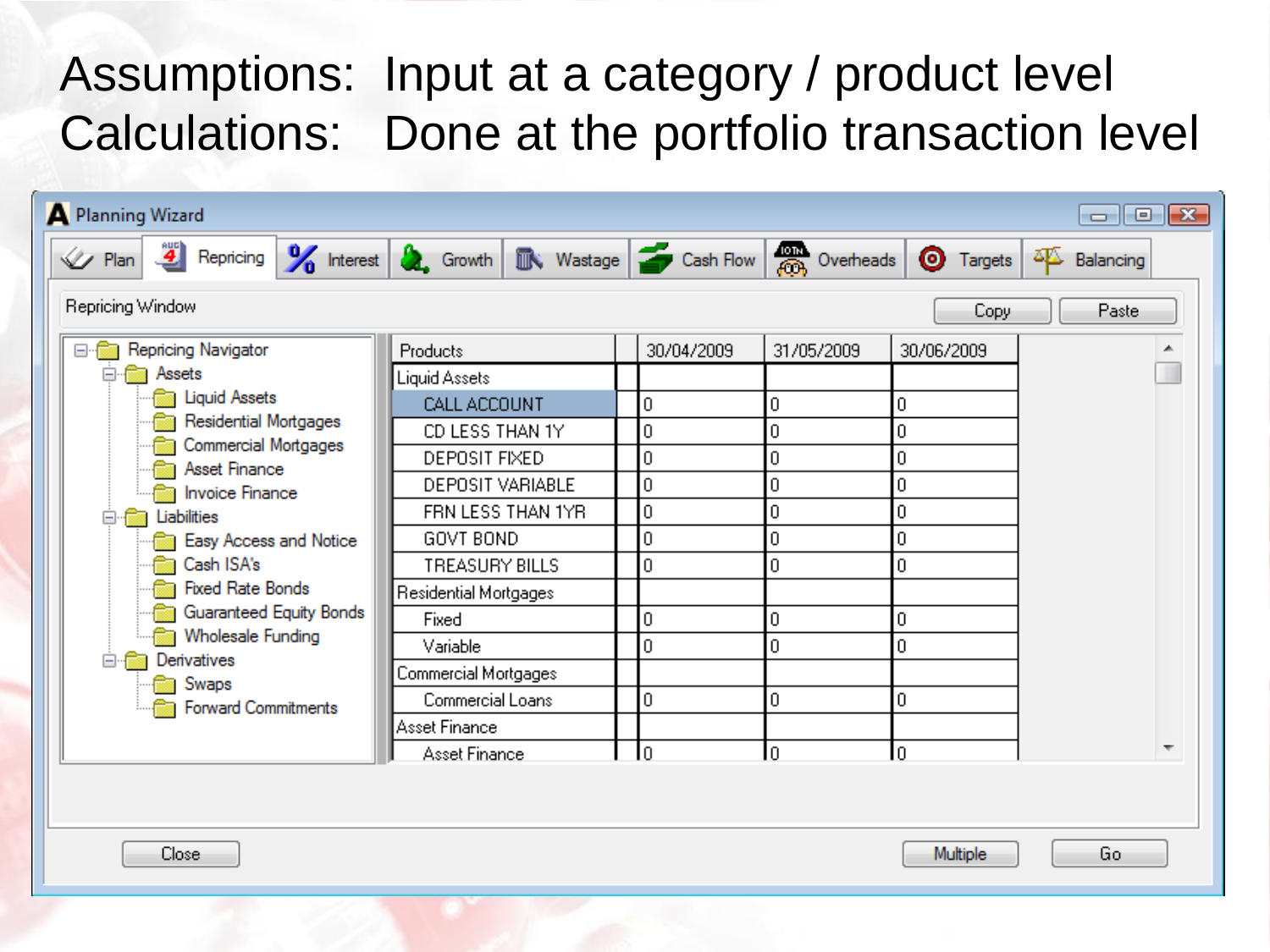## **Assumptions**

- Time periods to cover
- Follow on / roll-over
- Term to re-price
- **Interest rates**
- New business
- Redemptions
- Overheads / other income & Balancing

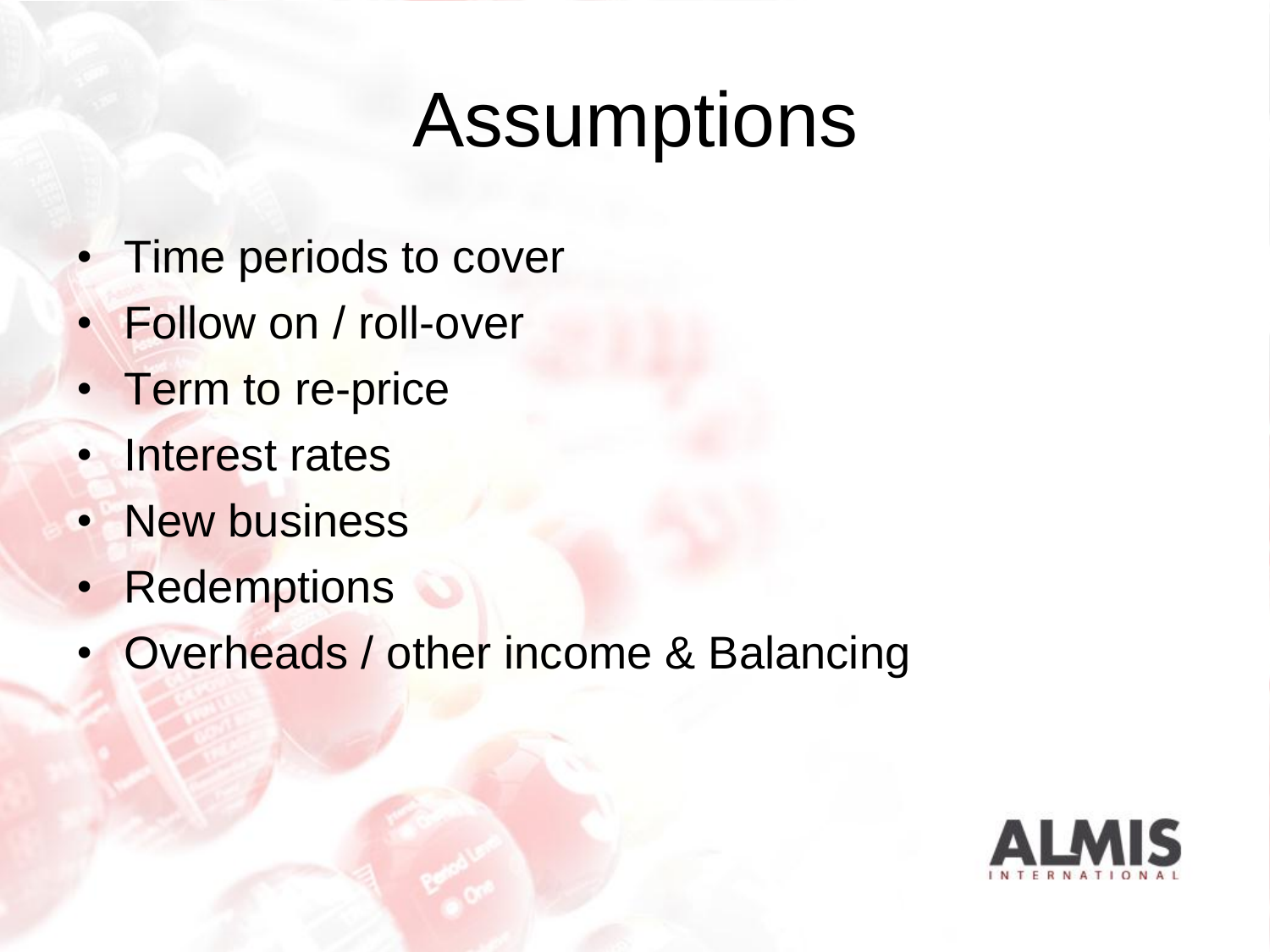## **Stresses**

- Liquidity stress (survival days)
- 12 Month cash-flow bond retention drops
- HPI Stresses
- Sub-debts & new capital instruments
- Counter-party failure
- Loan losses
- **Higher retail outflow on non protected deposits**
- Changing variable interest rates, stresses to funding rates